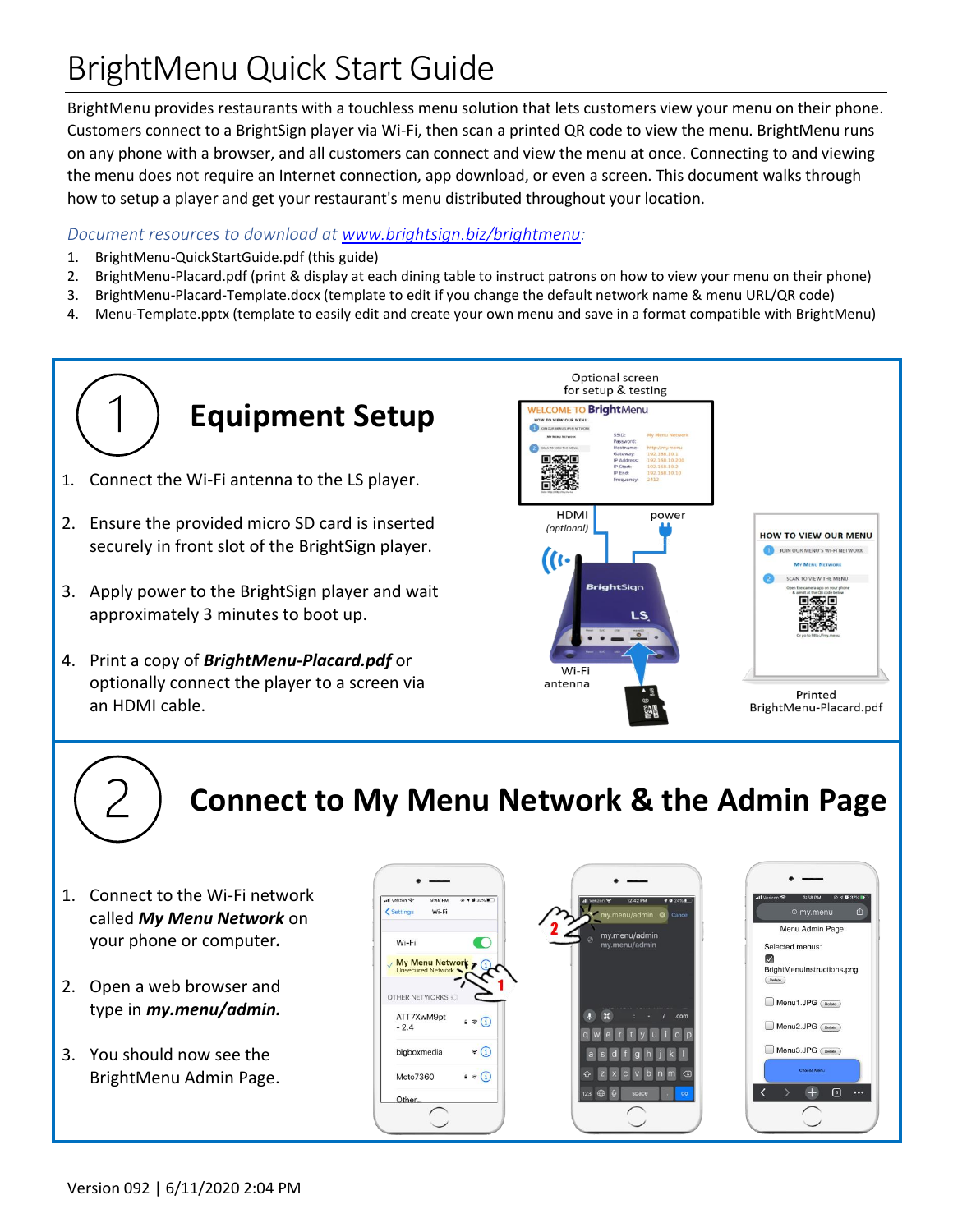

- 1. Tap on *Choose Files* in the *Upload menu* section.
- 2. Locate and select your menu image file.
	- BrightMenu supports *PNG* or *JPG* files
- 3. Tap on the *Upload* button which will upload the image menu file to the BrightSign player.
	- If you do not have a compatible image file of your menu, please follow the instructions below for *Creating A Menu File*





## **Activate Your Menu**

- 1. Select the menu image file or files you wish to display under the *Selected Menus* section.
	- A check mark will appear next to files that have been selected
	- If multiple files are selected, they will be displayed in alphabetical order
	- 3 example menu files have been provided to use for testing purposes
- 2. Tap the *Choose Menu* button to activate the selected menu image files.



16

### **Test Your Menu**

- 1. Connect to *My Menu Network* & scan the QR code on the printed *BrightMenu-Placard.pdf.*
	- To scan a QR code, open the camera app and simply aim it at the QR code
- 2. Tap on the notification to view your menu.
	- If multiple menu images were activated, scroll down to view them

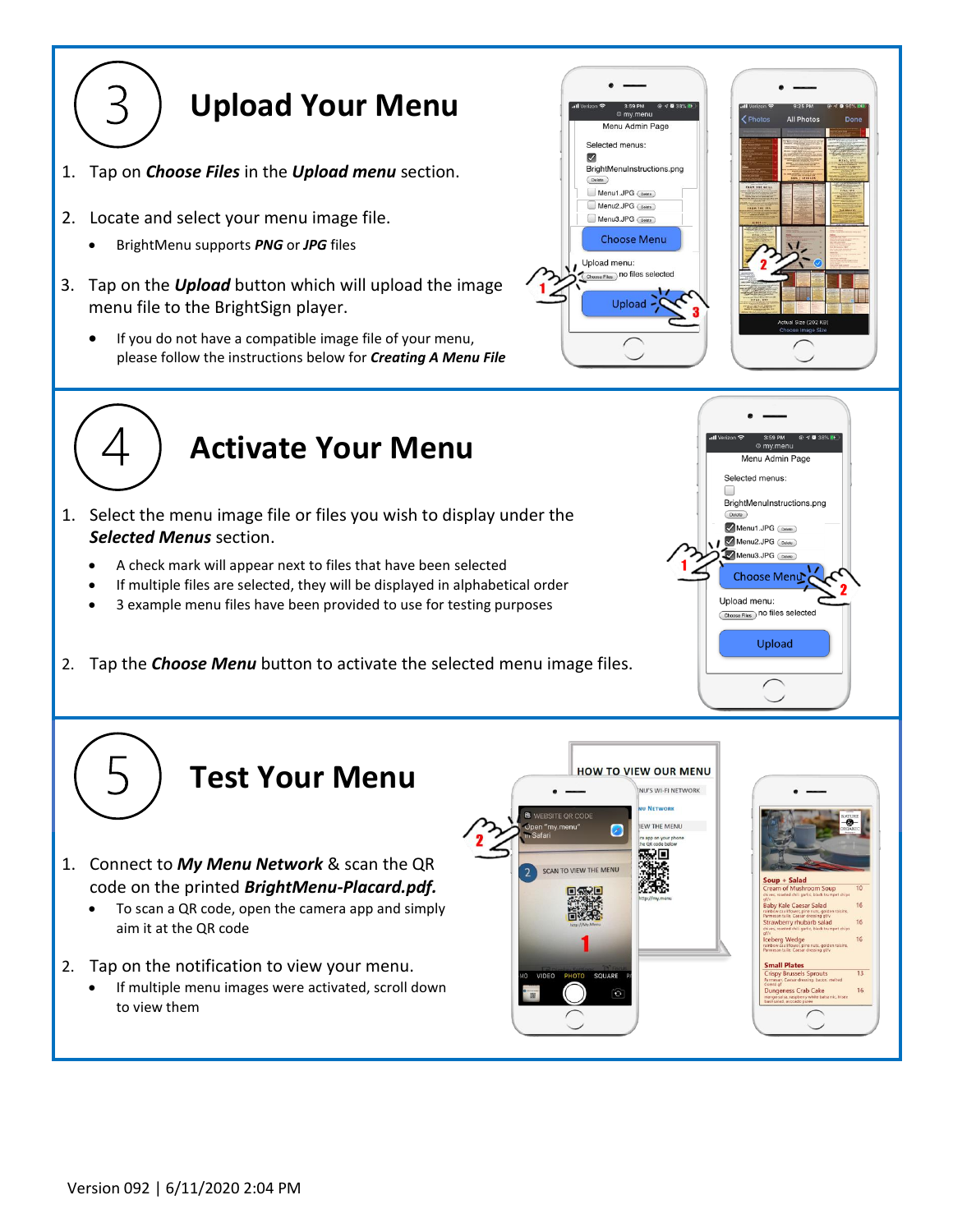### Creating A Menu File

Choose a method below to create a compatible *PNG* or *JPG* image file to use with BrightMenu.

#### Take Photos of Your Printed Menu

Follow these steps to create a single photo image file of your printed menu.

- 1. Layout your printed menu flat on a table.
- 2. Take a photo of each page of your menu.
- 3. Edit each photo to crop & brighten the image as needed.
- 4. Follow Quick Start Steps 3 & 4 above to upload and choose your menu files to be viewed.

#### Edit the Provided Template in PowerPoint

Follow these steps to create your menu image files by editing our provided menu template.

- 1. Download the *Menu-Template.pptx* file from [www.brightsign.biz/brightmenu](http://www.brightsign.biz/brightmenu)
- 2. Open the document in Microsoft PowerPoint.
- 3. Tap on the placeholder logo & delete it. Then click on the placeholder logo image icon & add your own logo.
- 4. Tap on the placeholder background image & delete it. Then click on the placeholder image icon & add your own image.
- 5. Modify the menu items & prices to match your menu.
- 6. Save each slide as a *PNG* or *JPG* file. (For example, JPsGrille-menu.jpg)
- 7. Follow Quick Start Steps 3 & 4 above to upload and choose your menu files to play.



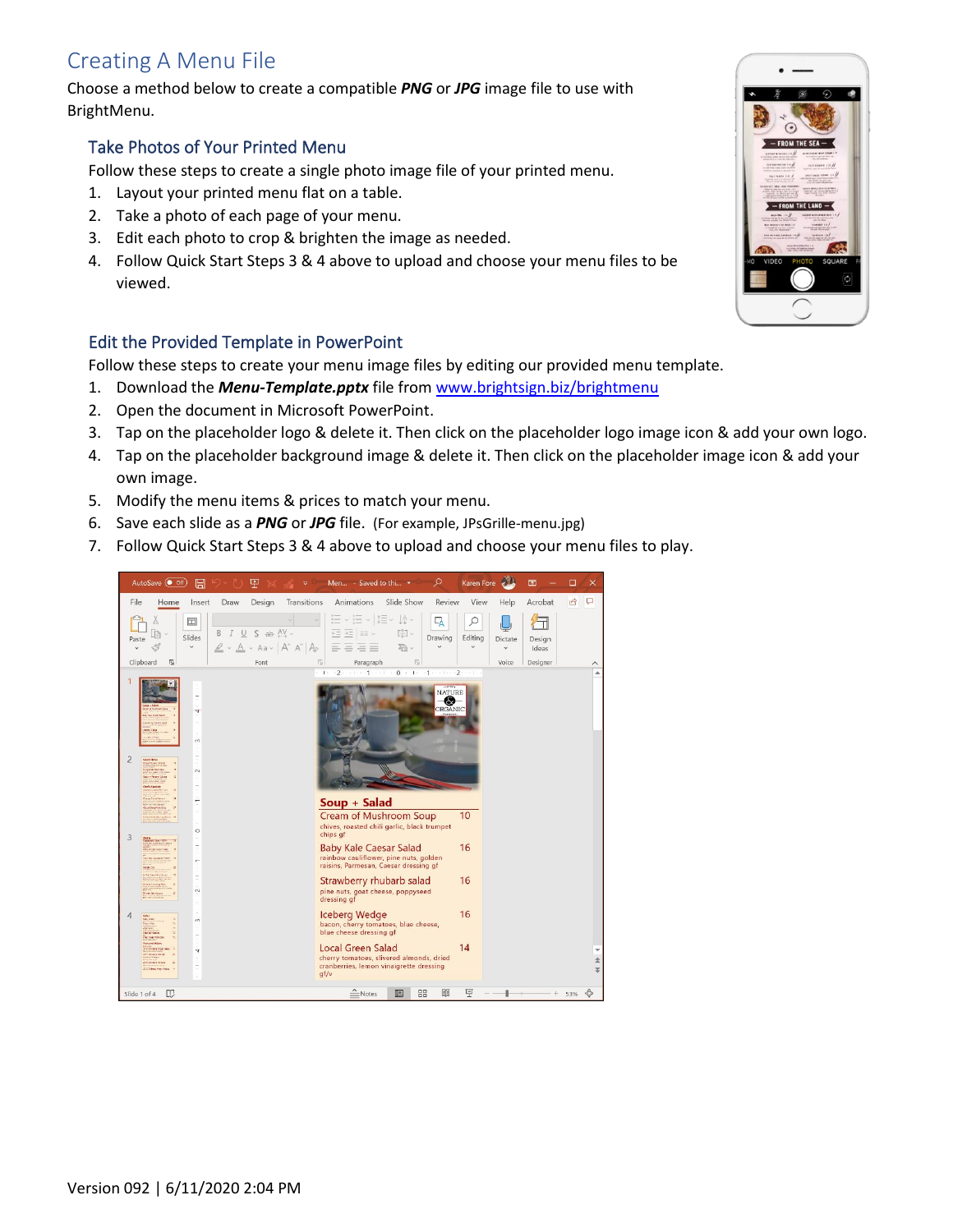### Add or Update the Admin Page Password

By default, you do not need a username or password to enter the Admin Page, however adding a password to the Admin Page is an important step to ensure your broadcasted menu is secure. The username will always be *admin*. Follow these steps to set your Admin Page logging password.

- 1. Connect to *My Menu Network* Wi-Fi network.
- 2. Visit the *Menu Admin Page* by typing in **my.menu/admin** into your browser.
- 3. Under the *password* section, type in a password into both fields, then tap the **Update Password** button to activate it. This will automatically log you out and prompt you to Sign In in order to log back into the Admin Page.
- 4. Type in the *username* = *admin* and your new password and tap the *Sign In* button to enter the Admin Page.



#### Resetting a Lost Admin Portal Password

If you forget your password, it can be reset it by following these instructions.

- 1. Connect to *My Menu Network* Wi-Fi network.
- 2. Type **my.menu/forgotpassword** into your browser.
- 3. Follow the onscreen instructions by Tapping the *Reset Password* button.
- 4. Then on the front of your LS424 player, *press the button labeled SVC*. You have 10 seconds to do this.
- 5. You will automatically be logged into the Admin Page and there no password will be needed to login.
- 6. At this point, we highly recommend you follow the instructions above to add a password.